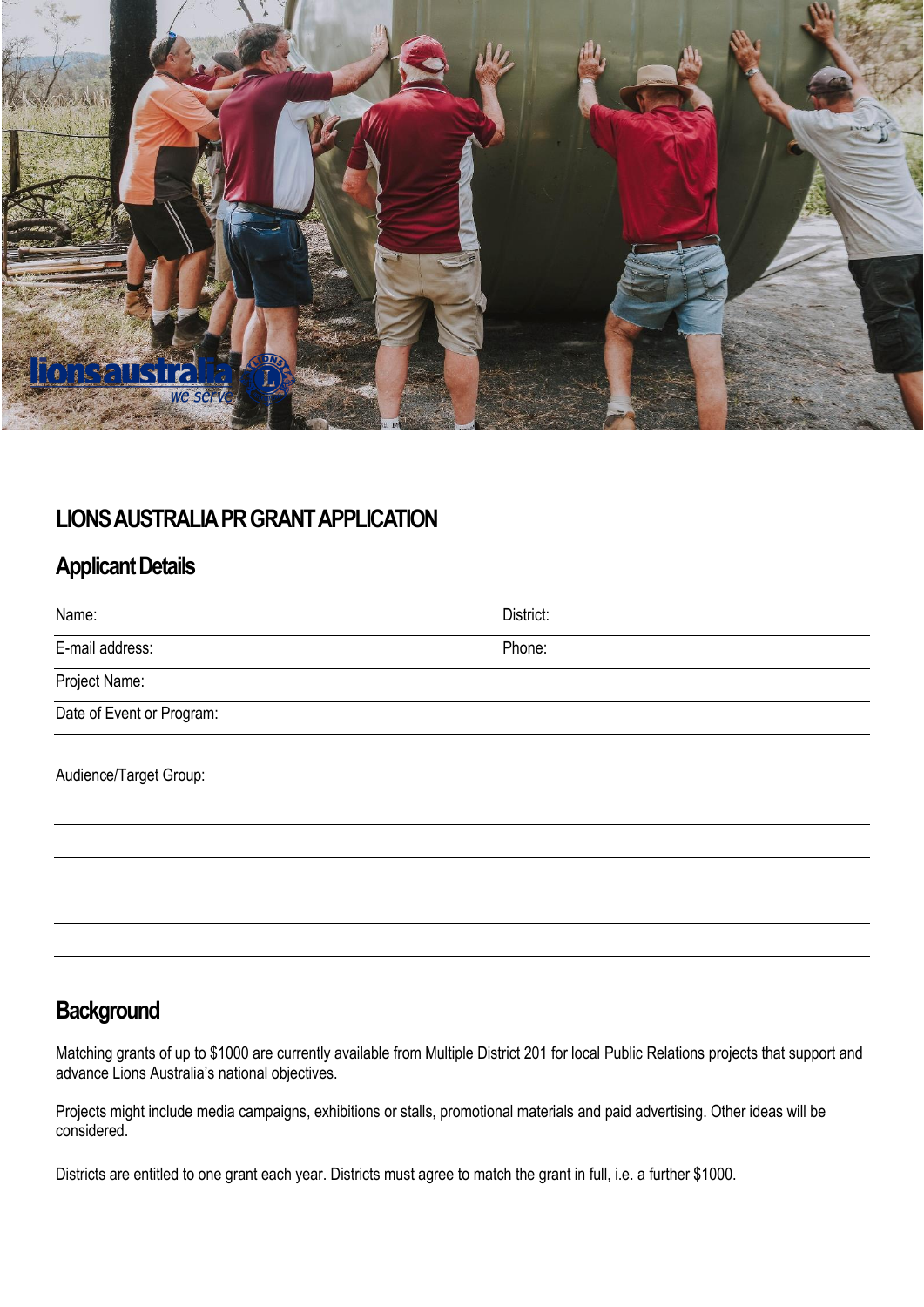# **Description**

*Please describe the intended project.*

## **Total Budget (including MD Contribution)**

| Item  | Income | <b>Expenditure</b> |
|-------|--------|--------------------|
|       |        |                    |
|       |        |                    |
|       |        |                    |
|       |        |                    |
|       |        |                    |
| Total |        |                    |

# **District Governor's Signature/Authorisation:**

Name Signature Signature